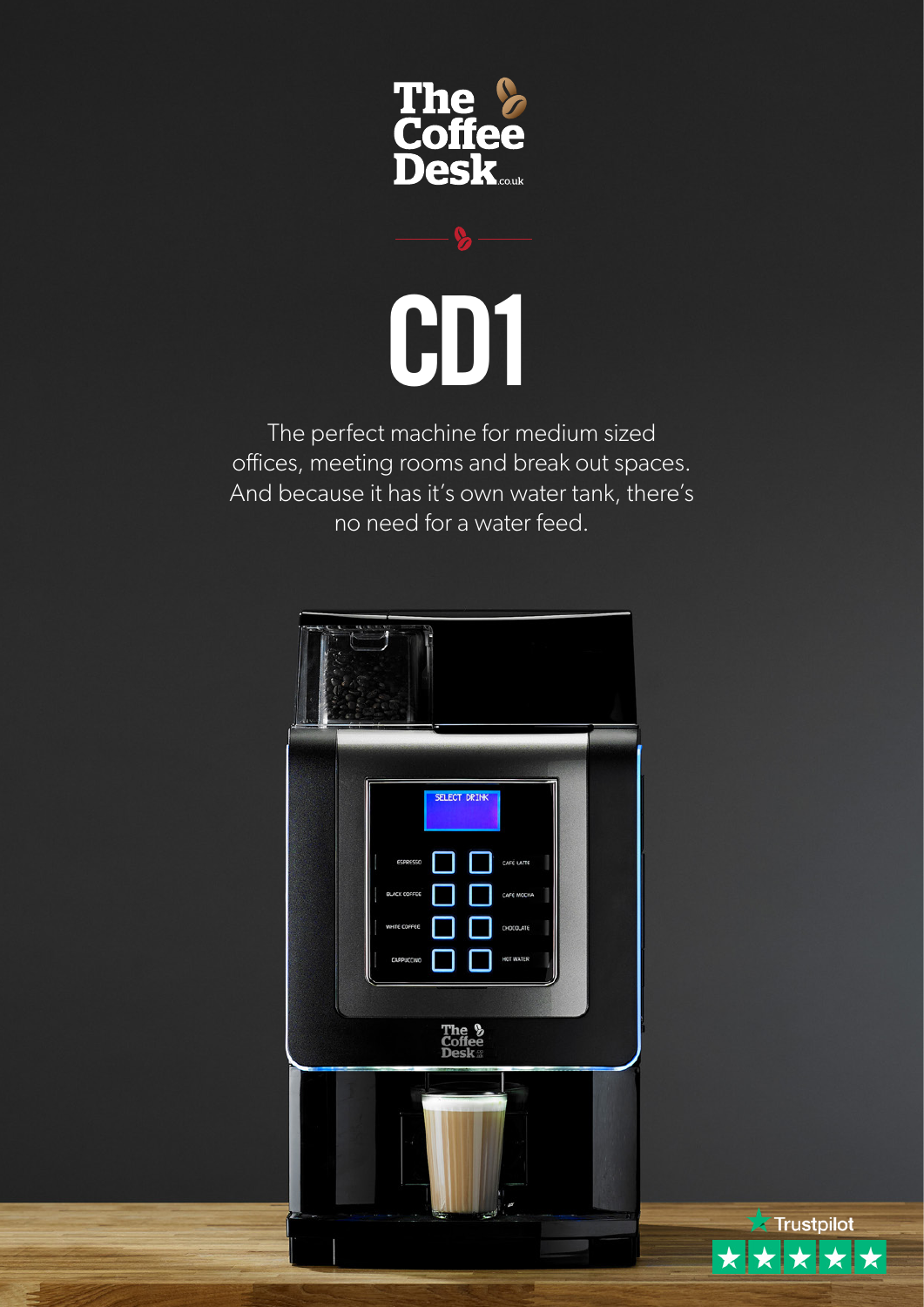## **Installation Requirements**

LED Status Display

problems or issues.

## $\bigcap$  $\Box \equiv$ Offices of Use in 1-25 people preference for Kitchens areas Break-out spaces bean-to-cup 50 drinks a day. Meeting rooms Perfect for medium use offices, meeting rooms and break out spaces, with no need for a water feed – it has its own tank! **Key features...** Available in two versions Bean Hopper Capacity: 1.5kg That's about 100 cups of great coffee  $G$  and  $\Box$  and  $G$  and  $G$ A neat, simple display that maps the progress of your drink and provides пn x8 Drink Selections immediate diagnostic alerts for any 0 O 2. Black Americano пn 3. White Americano 5. Cappuccino The &<br>Coffee 7. Galaxy Hot Chocolate 8. Macchiato or Hot Water Built-in Tank (optional) With the built-in tank option, there's no need to plumb your machine into the mains supply making it easy to Adjustable Cup Platform move around the office. You can use Change drinks platform height to smaller espresso cups.

• Mains plumbed • Internal tank - 3.5 litre

1. Espresso

4. Latte

6. Mocha



**CD1 To Buy:**<br>**E2,199.00 E2** per wee £21 per week (3 years)

CD1 | Coffee Machine Information

## **Water** Supply



## **Electricity Connection**

either tap or bottled water.



## **Warranty:**

Your coffee machine is fully warrantied for the duration of the lease, or for 3 years if you buy outright.

**To Buy:**

**£2,199.00**

**Recommended for...**

Please Note: If your offices are located in a Hard Water area and have no filtration systems integrated into your supply, our Service Guarantee will not cover repairs and damaged caused by lime-scale or the build-up of particulate deposits within the machine.

People with

coffee

Our Price £149.99

£199.99

Typically the CD1 is plumbed directly into your water supply. However, if required we can install your machine with a standalone water tank option which can be fitted into a cabinet or discreetly hidden away.



Creating the perfect cup of coffee also requires the water to have all the right properties. Not only does it result in a better tasting coffee, but it also helps protect equipment against the costly effects of corrosion and scale.

You probably know about the differences between Hard and Soft water already. That Hard water contains quantities of dissolved minerals (like calcium and magnesium), and Soft water is treated and only contains a level of sodium. But did you know that even Soft water can contain particulates that might diminish the taste of your coffee and potentially damage your machine over time?





We would therefore recommend that you install an in-line filter to protect and prolong the life of your machine. As part of our installation, The Coffee Desk can provide one of the filter systems below and fit absolutely free.

|               |               | .                                                    |                  |
|---------------|---------------|------------------------------------------------------|------------------|
|               |               |                                                      | <b>Our Price</b> |
|               |               | <b>System One</b><br>(for less than 50 drinks a day) | £149.99          |
| System<br>One |               | <b>System Two</b><br>(for more than 50 drinks a day) | £199.99          |
|               | System<br>Two | <b>Fitting Costs:</b>                                | <b>FREE</b>      |

## **3M ScaleGuard Water Filtration**

All our machines require a 240v mains connection. Ideally, we need to situate the machine close to a mains wall socket. However, we're happy to install extensions and electrical fixings to connect the machine to a source that may be located further away.

## Space Requirement



We have provided an illustration of the CD1 dimensions above to help you think about the best location for your new coffee machine. Your machine can be fitted into kitchen areas with no uppercupboard, on an island, or can sit on its own base cabinet.

Example of lime-scale deposits from hard water areas.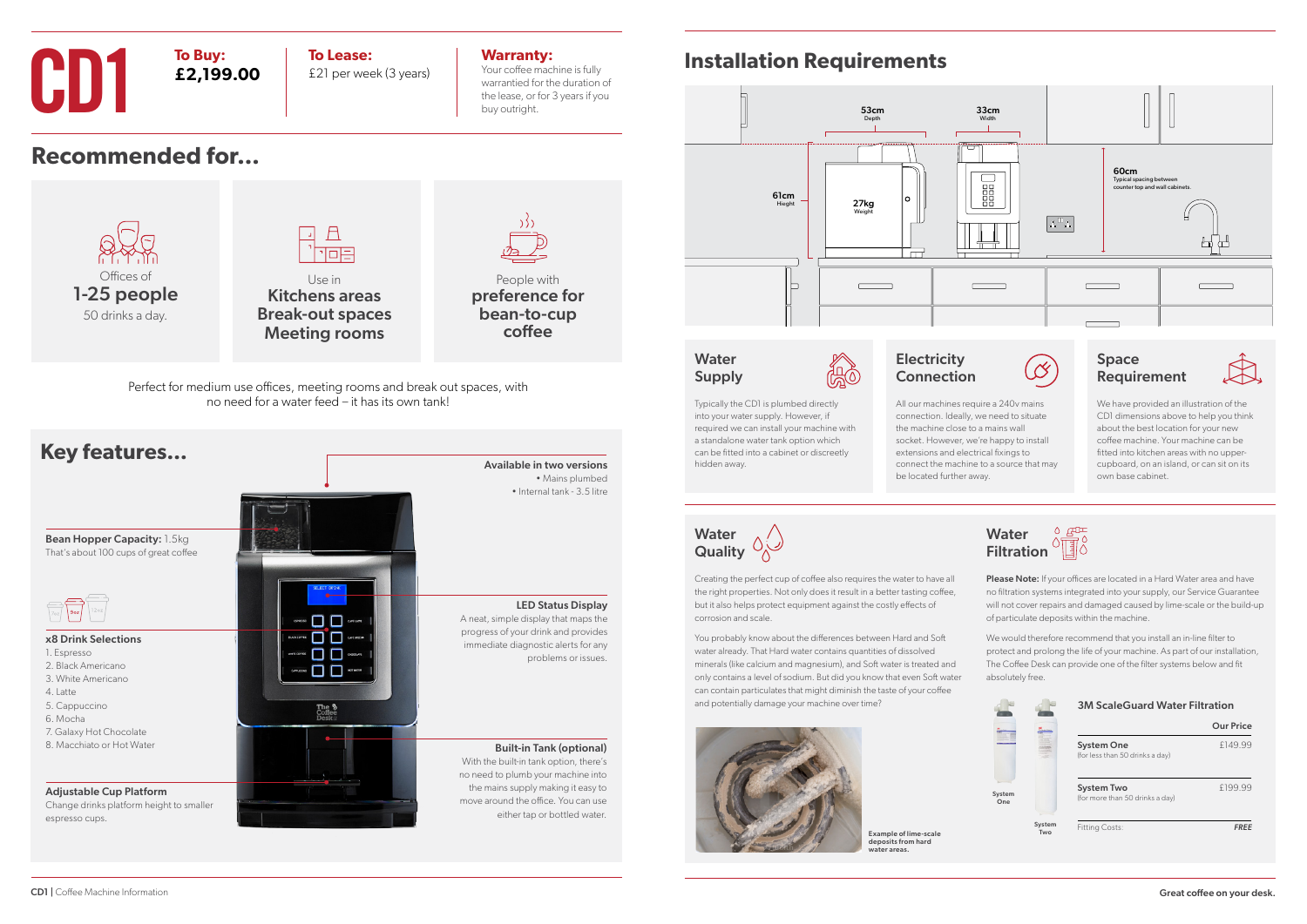We've select our roaster very carefully in order to ensure we provide you with the very best, ethically sourced coffees. Roasted in traditional coffee drum roasters along side hi-tech monitoring systems our roasters produce consistent batches that never lack aroma or taste. They're are then bagged and sealed to protect their fresh and distinct flavours with every bag marked with the roast date and batch code.

# **Our Coffees**

Quality beans, ethically sourced and roasted to perfection.

 $\mathbf{Q}$ 

Perfectly Suited for espressos with an excellent and visibly rich crema. A medium dark roasted coffee blended especially for its traditional Italian espresso deep roast flavour. It works well in milk-based drinks like cappuccinos and lattes.

# **CREMA THE CROP**

Bright and fruity pairing Central and South American single-origins, plus some of our extremely popular Ethiopian Mocha Djimmah beans. The dominant American combination gives good body and crema, while providing sweetness and acidity. This is a great choice for those who like their espresso to have some fruity brightness.

> A magical luxurious chocolate blend. Being able to create your ultimate chocolate drink is a treat that just might pick you up even on the most challenging of days. Using the finest coco imported from sustainable international growers, this 25% cocoa mix is so lovingly prepared that you can even see the sugar crystals.

An authentic, strong and slightly spicy Italian roast coffee. Mainly South American Arabica coffee beans with a dash of Robusta coffee beans to add that deep favourful kick you need to keep you going. Perfect for making espressos, cappuccinos, and lattes.

# **GOODFELLA**

Rustic tones from a classic Ethiopian Mocha. Djimmah Arabica beans married with South American refinement means big body and earthy, nutty tones. The Robusta means a noticeable caffeine kick!

# **FRONT & CENTRAL**

A fresh tasting, mixed blend of Brazilian and Colombian arabica beans with a hint of robusta for that little bit of edge. The Swiss Water decaffeination process soaks the beans in pure hot water to preserve all the coffee's inherent flavours without the use of chemicals or solvents.



## Our Coffee

# **KICKER**

# **UNPLUGGED**

Deep and powerful blend, containing beans

from Asia and Africa, combined with a Monsoon Malabar bean. The blend has bags of crema that leaves you with an almost neverending finish of chocolate, toffee and smokey spice. In milk it can make a fantastic latte or cappuccino, but with a distinct smokey edge.

# **DOUBLE A**

The Hot **Chocolate** 





The gram throw (or dose) refers to the weight of dry, ground coffee used to make your drink. The throw ultimately determines the strength of your coffee. Knowing the blend and roast of the beans is essential to calibrating the perfect throw. Setting the gram throw also needs to consider the cup sizes you will be using too.

### The Grind

Getting the grind just right is the first step to producing a great cup of coffee. And having a good quality coffee and roast suited to your machine is essential. If the grind is too fine, the coffee can be overextracted and bitter, too course and your coffee will be weak and flavourless.

The

Tamp

Tamping refers to the pressure applied to the ground coffee prior to brewing to ensure an even density. Using a poor quality bean and/or blend can result in an uneven grind and inconsistent throw. If the grind is uneven and the tamp is uneven and loose, water will flow through the gaps and fail to extract the full flavour from the coffee.

You can choose from five high street quality blends created specifically for office use where blends need to meet the needs of the many, not the few. And we're constantly looking for new roasters and new blends to ensure our customers have access to the best quality coffees on the market, at the best possible prices.

Periodically we'll send you taster packs of new blends form new roasters we've found. If you like the new blends we'll buy them in just for you!



Our freeze dried fresh milk is as good as it gets with no added colours, preservatives or Hydrogenated Fats. It's just skimmed milk that's freeze dried - perfect for the office and great tasting, fuss free, coffee time after time.

Milfresh Gold is 100% dairy goodness and used as a complete replacement for fresh milk to deliver truly authentic Cappuccinos & Lattes.

Pure, high quality skimmed milk granules, produced using a unique drying process which protects natural goodness. Made from pure milk, is fat free and tastes 'as good as fresh'.





Our customers deserve the very best. That's why we use Galaxy Hot Chocolate in all our machines - the best selling and best tasting hot chocolate on the market. Smooth, deliciously creamy and designed specifically for use with automated systems, Galaxy is the perfect partner for some serious chocolate indulgence.





## **Ingredients**

Having a great machine doesn't guarantee a great cup of coffee. The ingredients are just as important. And it's not just about the quality of the ingredients, but also their compatibility with your machine. Using roasts and blends of beans that work best with your machine is essential. Also, poor quality blends can often contain small stones which will ultimately damage the grinding mechanism within the machine, and invalidate your service guarantee. That's why, at The Coffee Desk, we spend a lot of time finding the right roasters, the right beans and developing the right blends for your coffee machine. This enables us to precisely calibrate the machines to make consistently high quality coffee and ensure that no damage occurs due to improper configuration and calibration.

There are three considerations when setting up your coffee machine that will effect the drink profile considerably.